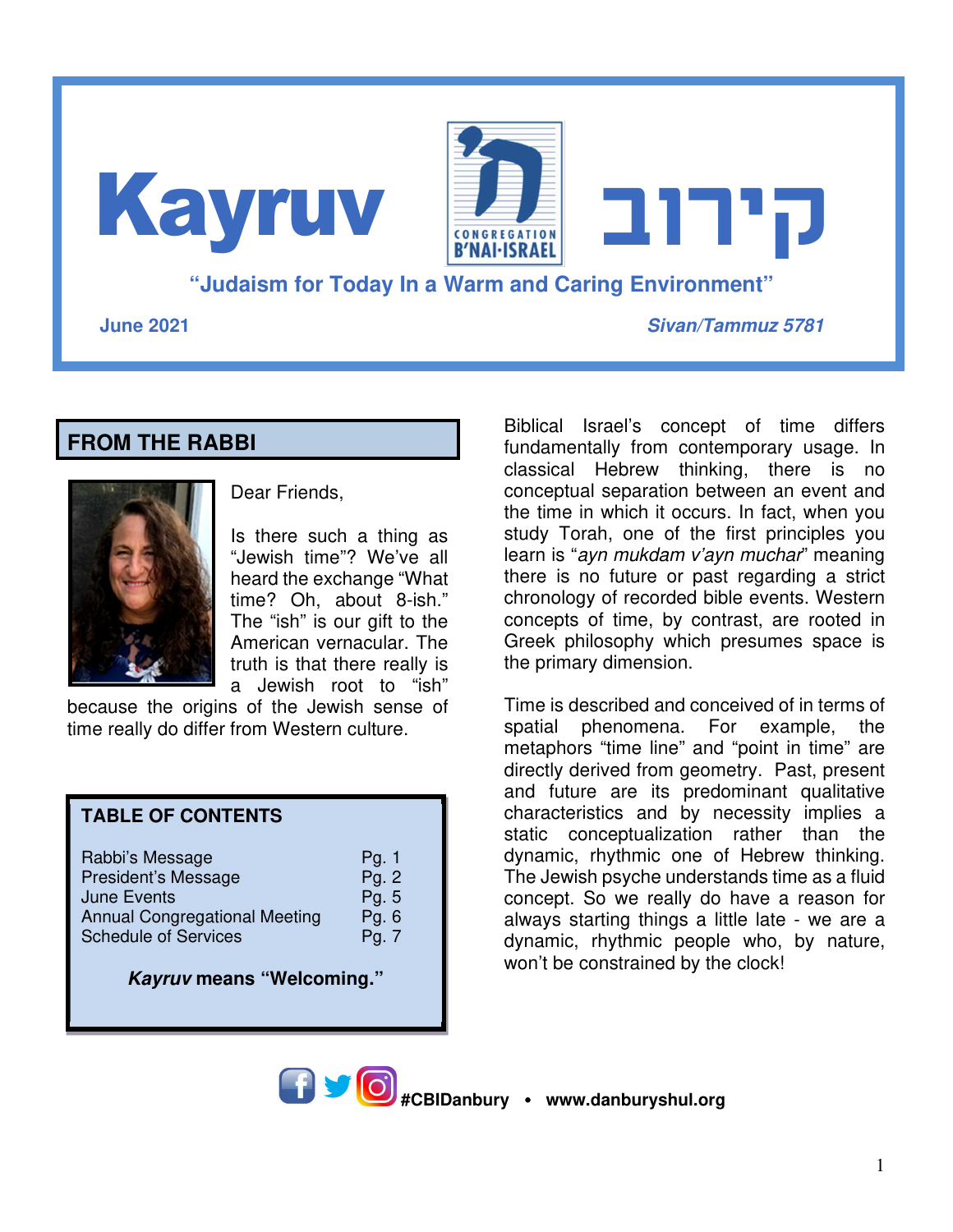Why do I tell you all this now? Because I have been thinking a lot about time lately - about my past, present and future. I am coming up on my first year anniversary here at Congregation B'nai Israel. Overcoming the challenges of COVID while getting to know each other has not been easy but I have to say we not only survived, we thrived! It has been one of the greatest years of my life. Don't get me wrong, I have led a very full life but everything from my past has come together in being your congregational rabbi. The warmth, kindness, and compassion of CBI sets it high above all other synagogues in my past experiences. This first year had the potential to be very rocky, but your trust in me has allowed CBI to really flourish with new ideas and opportunities to pray, learn and play! CBI really is a "haimishe" place to belong and I am truly blessed to have you in my life. May we share many more full and fulfilling years together. This, as they say, is the start of something good!

Enjoy your time outdoors in the warmth of summer! Rabbi Nebel



Rabbi Nebel invites you to meet with her and will be available any day except Wednesday and Shabbat. Please contact her at: cbi193clap@gmail.com

#### **Thank You!**

Dear Friends,

Since breaking my wrist a couple of weeks ago, I have been overwhelmed by the love and support of our synagogue community. The phone calls, well wishes, and food have been such a tremendous showing of how much you care. I just wanted to say thank you and how much I appreciate it.

With love, Lois Stein

#### **FROM THE PRESIDENT**



#### Dear Friends

I am not great with goodbyes, so I will repeat in this, my last Kayruv article as president, my thanks for all the support

and caring you have given me over the past two years. A few weeks ago, Dr. Paul Simon delivered a wonderful D'var Torah, and I asked him if he would be kind enough to share it with everyone.

G-d Bless our beloved congregation, our beloved country, and our beloved Israel.

 $\bullet$  Try to remember……

"Ask not what B'nai Israel can do for you, but rather what YOU can do for B'nai Israel!"



#### Paul's Dvar Torah

\*\*\*\*\*\*\*\*\*\*\*\*\*\*\*\*\*\*\*\*\*\*\*\*\*\*\*\*\*\*\*\*\*\*\*\*\*\*\*\*\*\*\*\*\*\*\*\*\*\*\*\*

To me a D'var Torah should challenge; encourage people to think; to question their beliefs and assumptions. Perhaps that will happen to you and as in cartoons, the light bulb will spring from your

mind.

In the introduction to B'Har, Etz Hayim indicates that the reason we return land to its original owner at the end of a fifty-year cycle is to "prevent the polarization of society into two classes; wealthy, powerful landowners on the one hand and permanently impoverished people on the other". Chapter 25, verse 25 states "If your kinsman is in straits….". A footnote for the phrase indicates that we must extend help to people in financial need so the situation does not worsen. It further notes that "according to Maimonides, helping people help themselves become financially independent is the highest form of tz'dakah.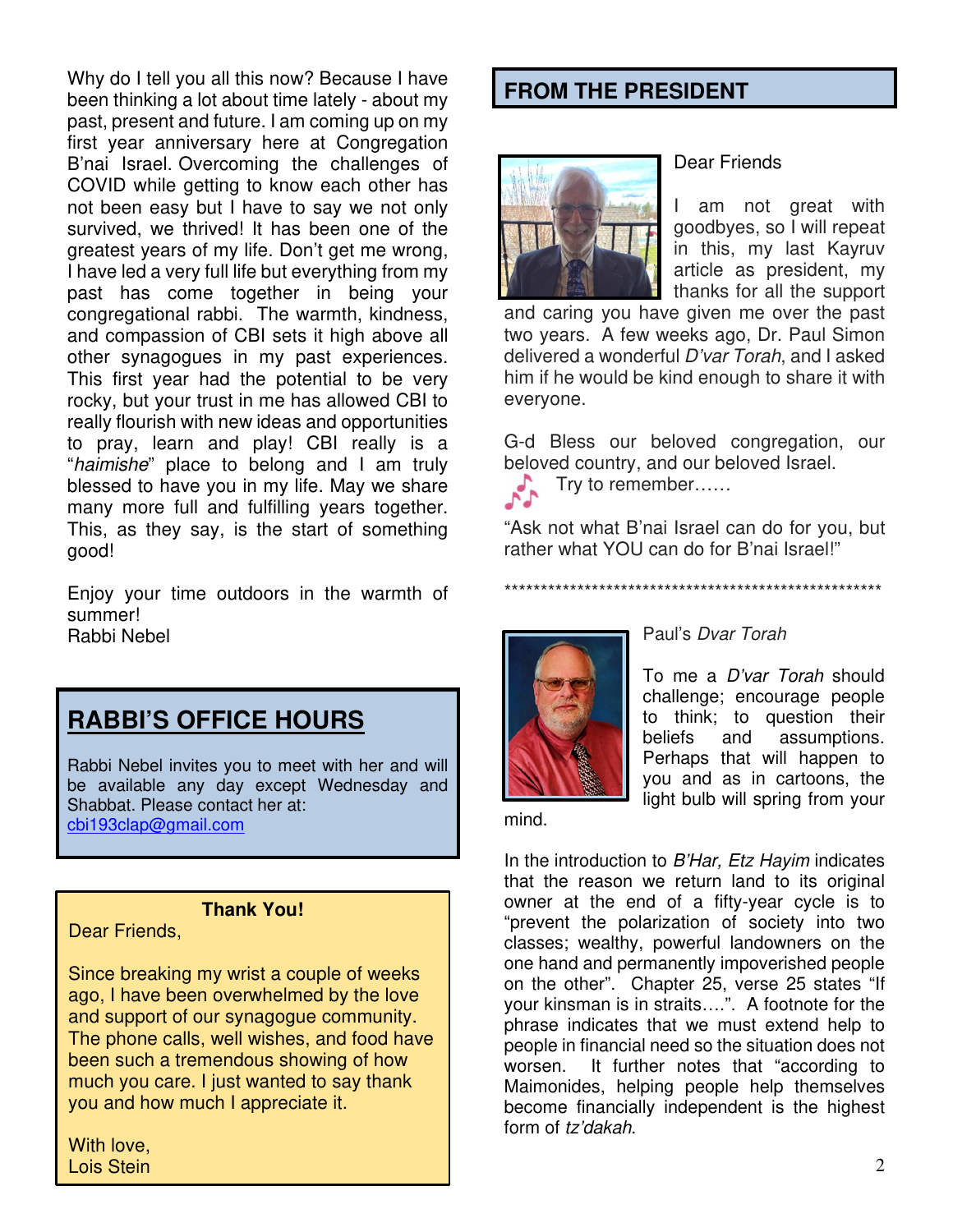Have we, as a society, done, and are we doing, everything we can to prevent that polarization? I am amazed at the total compensation paid to corporate CEOs. The Securities and Exchange Commission requires companies to post the ratio of the CEO salary to the median salary of the work force. For at least the companies whose annual reports I have reviewed, the ratio is over 200 to one. Now to be fair, perhaps some of those CEOs contribute a portion of their wealth to charity, but is it enough to prevent that polarization.

One way we all can help alleviate this polarization is through tz'dakah.

We just read in Leviticus 26:3 "If you follow My laws and faithfully observe My commandments, I will grant …." The following verses address all the good, the rewards, that will occur. That is followed with a much longer list of punishments. With rewards and punishment on my mind, I ask, is tz'dakah one of those commandments that if followed, will provide rewards?

The Jewish Virtual Library provides an answer. "The word tz'dakah derives from the Hebrew word tzedek, "justice." Performing deeds of justice is perhaps the most important obligation Judaism imposes on the Jew.

"Tzedek, tzedek you shall pursue," the Torah instructs (Deuteronomy 16:20). Hundreds of years later, the Talmud taught: "Tz'dakah is equal to all other commandments combined." (Bava Batra 9b) From Judaism's perspective, therefore, one who gives tz'dakah is acting justly; one who doesn't, unjustly."

Why do these concepts jump out to me and why do I want to share them with you? I want to expand on the concept of who receives tz'dakah. Helping those in need can be extended to anyone/anything in need; human, animal or object. That to me is tz'dakah. Help can be in the form of direct financial support, or tangible items such as clothing, food, toys, etc, or even intangible items such as your time, caring and comfort. If COVID-19 has taught us anything, it has taught the importance of tz'dakah. Through no fault of their own, people found themselves and continue to find themselves in need. Many

times I have said to myself, if not for the grace of G-d, it could have been me. I have a responsibility to help, to give back. While I can't return land in the jubilee year, I can assist in other ways.

Some of you might be offended that I am expanding the concept of helping those in need to include animals, but that is how I feel. As most of you know, this past August I rescued two dogs. They have taught me the importance of helping all creatures. I am writing this on Wednesday morning, and just watched a report on the news about a new elephant sanctuary in Florida for retired Ringling Brothers circus elephants. They now have a large sanctuary to roam, bond and live out their lives. Those who contributed to that cause definitely obeyed the commandment of tz'dakah.

Those who assist the shul through monetary means, their time and/or their skills, are obeying the commandment of tz'dakah; providing help to those in need. More on that to follow.

I now go back to the polarization of society. I ask, has anything changed; what factors in modern society continue to lead, in my opinion, to the continuation of this polarization within our society. The Parshiot address two classes. Do we not have three general classes today, wealthy, middle class and poor? Do we not have gradations of each of those classes? Perhaps, but which are the fastest growing, is it the middle or the two extremes. Are we doing all we can to prevent that polarization? I leave it to you to ponder that question.

As a society, are we living the concept of tz'dakah? Why do we, and should we, provide tz'dakah? Do we give it to see our names on a wall in a museum or on a building? Should we get credit for providing it, or just do it for altruistic reasons. Rabbi Daniel S. Nevins, Dean of the Rabbinical School and the Dean of the Division of Religious Leadership at the Jewish Theological Seminary wrote in the Sh'ma journal in October 2011 and reprinted in the Jewish News of Northern California, on November 4, 2011, "Tz'dakah today exists in a fallen state much more akin to "charity" than to the obligatory actions of righteousness idealized in rabbinic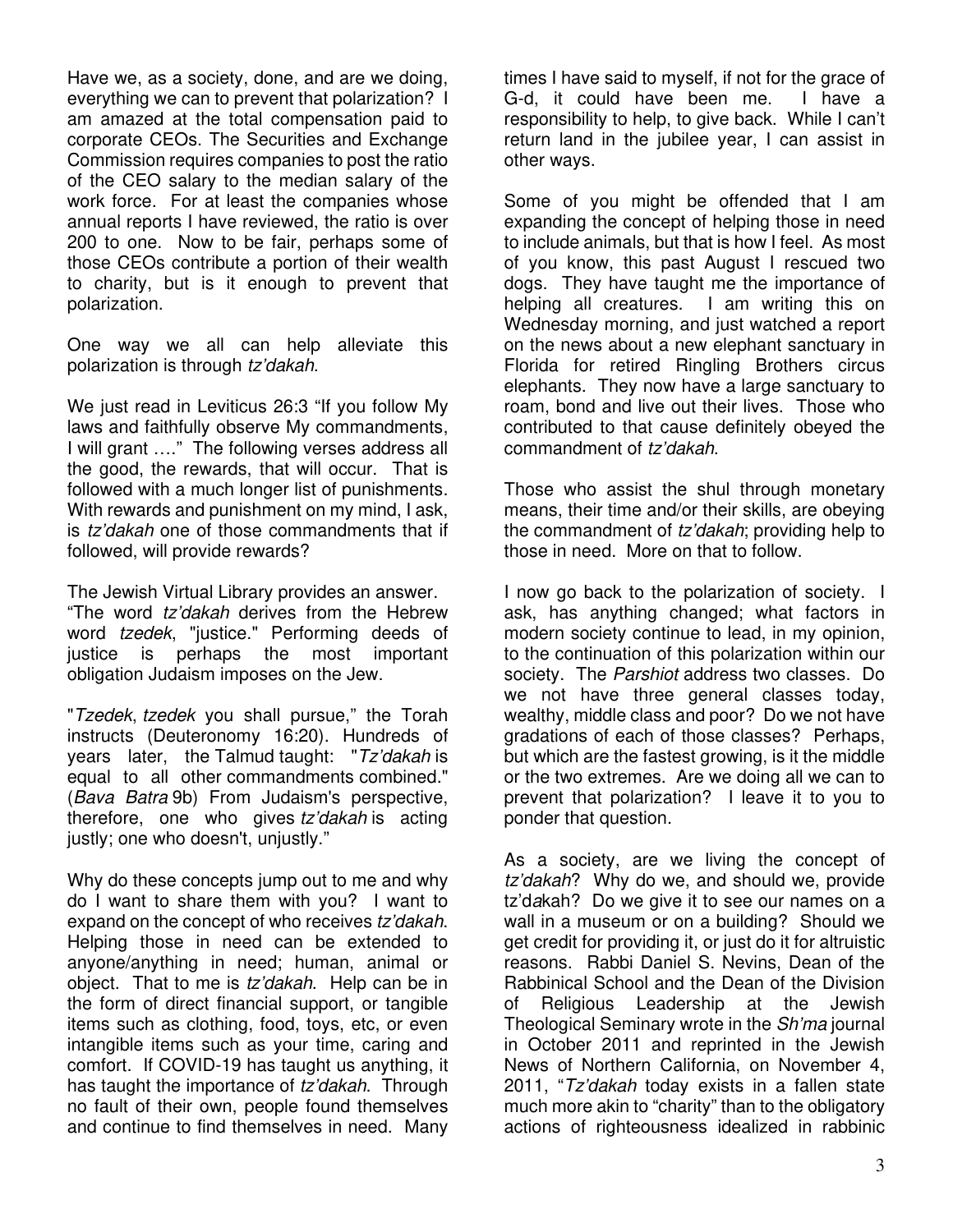sources. We have created a philanthropic culture that lavishes honor on donors who have the "vision to invest" in chosen initiatives. Ordinary communal needs such as poverty relief, elder care and subsidized Jewish education suffer from benign neglect."

I disagree with some of the ideas of Rabbi Nevins. I believe that for some donors giving is all the thanks they need, but others want to be acknowledged for their donations. So for whatever reason you provide tz'dakah, please do it; think about the good you can do through tz'dakah.

Looking for more about the subject, I went to the source of all knowledge, Wikipedia. It states "unlike voluntary philanthropy, tz'dakah is seen as a religious obligation that must be performed regardless of one's financial standing, and so it is mandatory even for those with limited financial means." Even the poor have a responsibility to provide tz'dakah, not at the same level perhaps as an affluent person, but still there is a need to fulfil the commandment of tz'dakah.

The next theme I want to address was not read as part of the triennial cycle. Chapter 27 addresses the need to help fund the sanctuary. Sorry, as a former president and now as the financial secretary developing the budget for our next fiscal year, funding CBI is always on my mind.

I have written and spoken about that concept on many occasions. While this week's portion discusses the "tax" to support the sanctuary, that support can be provided by various means, including, financial support and human action support. By providing that support you are fulfilling the commandment. There are many ways to support CBI. The Nominations Committee has reached out asking members to step up and serve in leadership positions. During this period of ZOOM services, we are very fortunate that so many of you have stepped up to help lead services. As we move toward reopening the building, we will need people to assist in cleaning, setting up the sanctuary chairs, etc. We have begun a project to create a database of all the resources in the synagogue library, another great way to give back. Still

another way to work on the economic polarization is to donate to the Rabbi's Discretionary Fund, which she uses to assist those in need. You can use any reason to give, a birth, a birthday, a thank you, a memorial remembrance, any reason. If you need one, today is Isabel Kaplan's birthday. How wonderful it would be to donate to the discretionary fund in honor of Isabel and all she does, and will continue to do for OUR community.

What ever you do, by whatever means, know that by assisting and serving and offering to assist and serve YOU are making a difference and are on your way to providing help to fund the sanctuary written about in Chapter 27. I thank those of you who have stepped up, both in public and behind the scene, but there is always room for more to contribute.

This week's Torah reading and study teach that we have a responsibility to close the gap in the economic classes in our society and to give tz'dakah. Tz'dakah helps to close that economic gap.

So what is the purpose of this convoluted talk? What is my takeaway? I ask you to do some selfreflection. What have you done to close the economic divide? Have you done all you can?

If you cannot afford financial support, are you using your talents to provide those in need by giving of yourself and your talents?

I have personally started a self-reflection and it is an amazing exercise. It has modified my priorities to know what is truly important to me and society. I ask you to do the same.

Thank you for your attention and thoughts and I hope you have seen the light bulb.

Shabbat Shalom, Paul M Simon